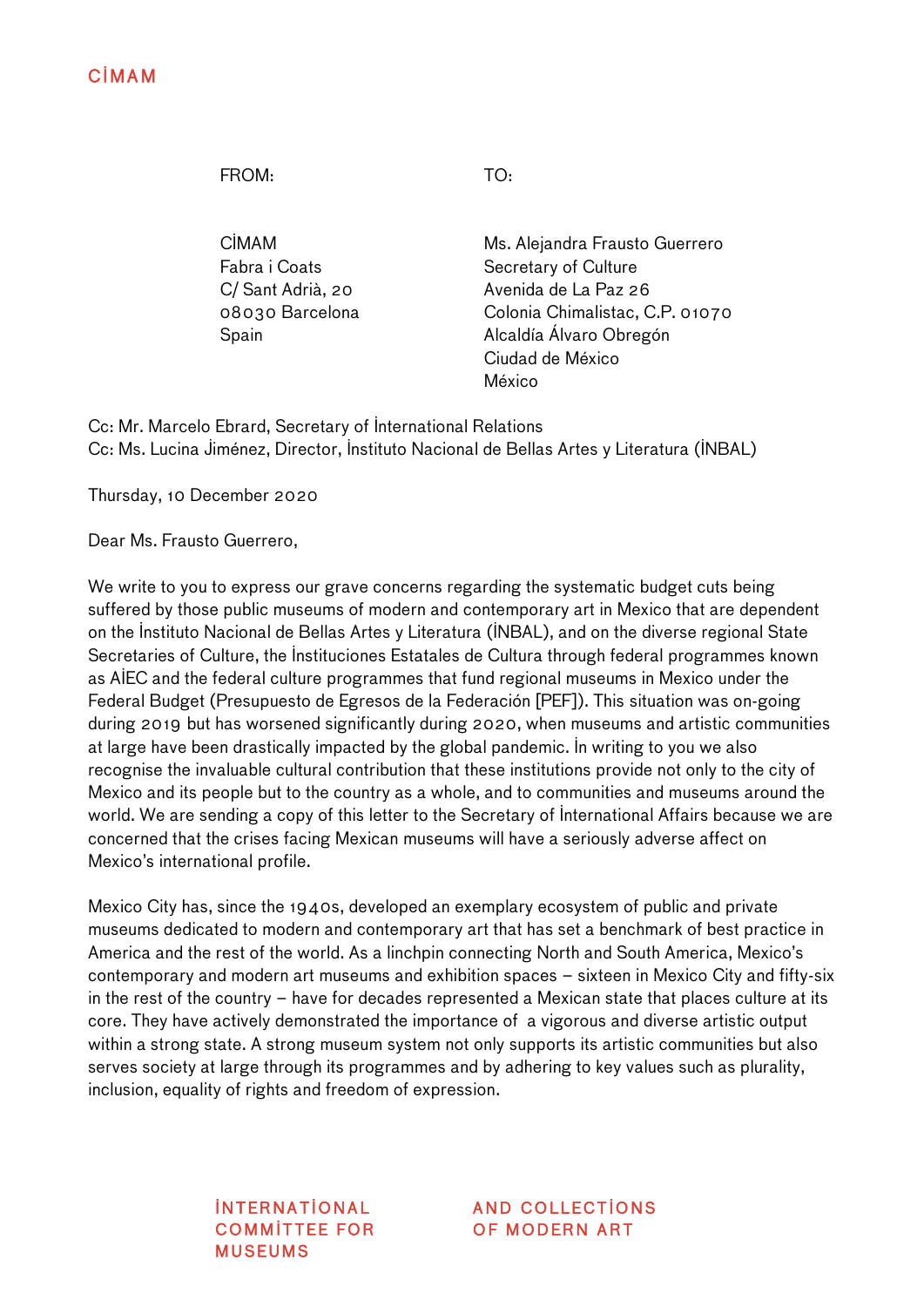Each of Mexico's public museums collections build critical diverse narratives for our future understanding of the story of Mexico, its communities and people. Their remarkable exhibitions, education and social programmes have engaged millions of students and families from all over Mexico in a shared experience of the history of a country whose legacy of ancestral and multicultural traditions and practices continues to enrich and illuminate the everyday lives of Mexican citizens. Much of this valuable work has happened as a direct result of the irreplaceable support of Mexico's federal cultural programmes.

The Mexican public museum sector's outstanding educational and social programmes reach a diverse audience including a wide range of lower-income local communities, families and statefunded schools. Mexico's public museums are recognised globally for their achievements in creating inclusive spaces that support a plurality of artistic ideas, expressions and traditions. The country's public museum network is one of the most visited and respected in the world and a cultural icon of Mexico in its own right.

Since April 23, 2020, as per the Presidential Decree, public museums funded by the INBAL have had 75% of their operating budgets capped, and further, have not been notified officially of their assigned budgets which for decades has happened in March; and federal cultural support programmes under S268 that fund public regional museums have since 2018, suffered budget cuts of 76.53%. This situation has only been aggravated by the effects of the pandemic, with the subsequent drastic reduction in self-generated income and the discouragement of fund-raising efforts.

We would also like to take this opportunity to note that a large majority of museum workers are hired on a temporary basis under the category Capítulo 3000 of the 33901 budget line. This status denies them appropriate labour rights and healthcare, fundamental rights at any time but of critical importance during this pandemic.

It is in response to this emergency that I write to you as President of CIMAM, a worldwide organisation comprising over six hundred museum professionals from all across the world, and an Affiliate Organisation of the International Council of Museums (ICOM). We have today taken the decision to publish a text on our website and in our newsletter expressing our utmost concern at the situation facing museums in Mexico. The text has been written by our Museum Watch Committee, which includes directors of several major international museums, and responds to critical situations around the world that impact a museum's ability to carry out its mission and uphold its codes of practice. As CIMAM President, I felt it was only proper also to write to you personally in your capacity as Mexican Secretary of Culture to directly express our concern and to notify you of our planned actions in solidarity with our colleagues in Mexico.

We appeal to you as Mexican Secretary of Culture to restore funding to historical levels and put an end to these damaging and unsustainable cuts – which we understand were put in place as a

> **INTERNATIONAL** COMMITTEE FOR **MUSFUMS**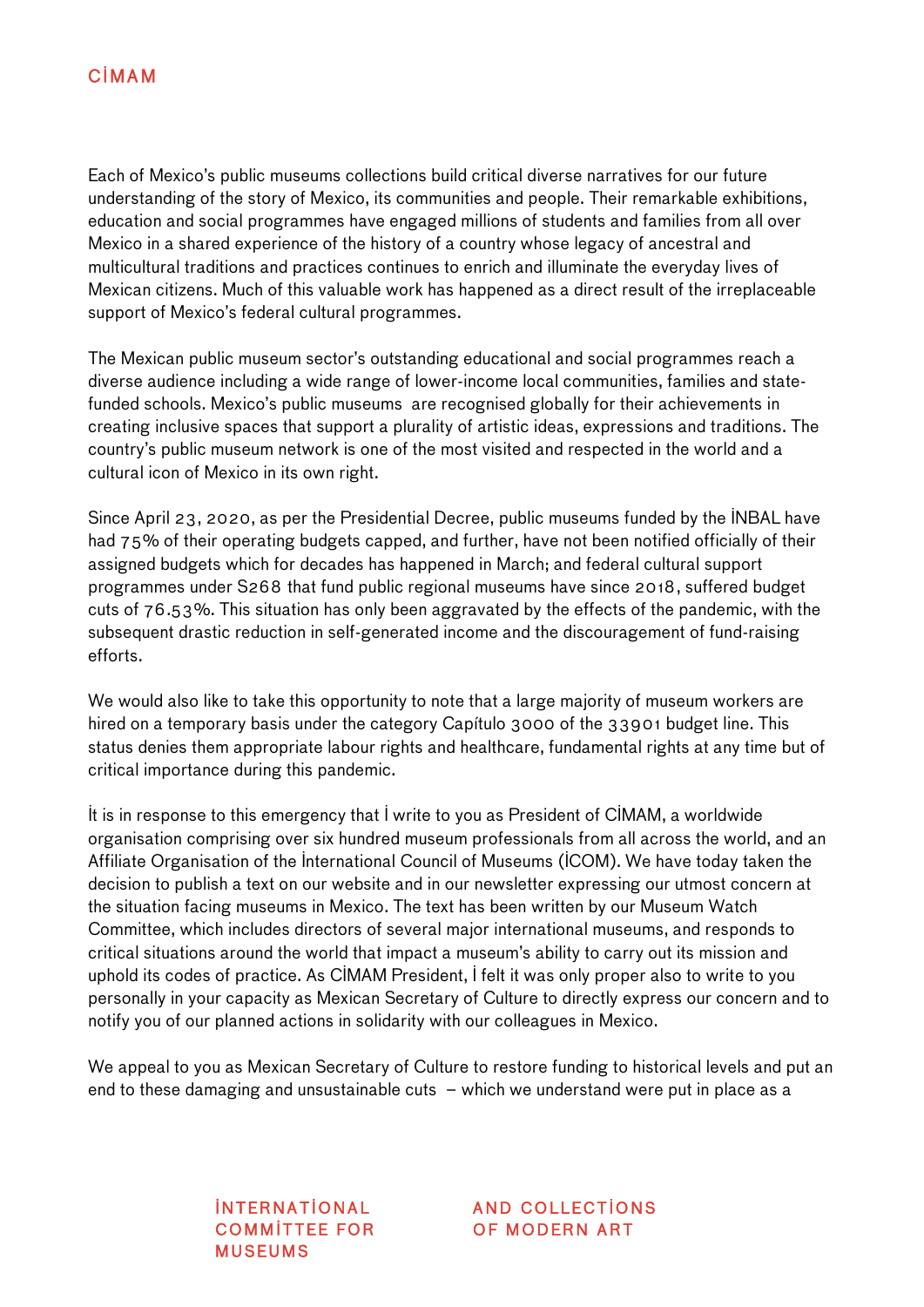## **C**IMAM

temporary measure during the pandemic – and also importantly, to provide official confirmation of annual operational budgets to museums at the start of the year. These actions will guarantee their operational viability in 2021 and into the future. We would also urge you to provide the proper mechanisms to hire proper, dignified labour for the museum field. Also to enable the museums to attract complementary private funds in line with international best practices. Furthermore, the vitality of all Mexico's public museums and artistic and cultural communities has depended on the budgets assigned by the regional State Secretaries of State and the federal cultural support programmes under S268. Since 2018 these budgets have either been eliminated or drastically reduced by 76.53%. In light of this, we urgently request that you restore this funding to previous levels (i.e. \$1363 Million Mexican pesos in 2018) in order to protect and ensure the vitality of Mexican contemporary culture.

CIMAM asks the Mexican Government to urgently restore public funding for the museums under the Secretariat of Culture to historical levels. This critical action will ensure:

1) the future viability of these institutions that are at a point of crises;

2) the continued conservation of and care for their collections according to international standards of museum best practices as laid down by the ICOM;

3) the security of the many professionals that work across the museum network;

4) the continuation of their vital exhibition and education programmes, and service to the wider community.

Without this action these museums will not be able to survive creating irreparable loss to Mexico and its citizens.

We also call on you to act as a protector of the artistic autonomy of the public museums in your care. This fundamental right is essential and ensures that each museum can stage its exhibitions, display its collections, and organize educational and social programmes with a right to freedom of speech and a protection from political interference. These are values protected by CIMAM and professional museums worldwide, and we know they are held with high value in Mexico. We raise this now however, because there are concerns being raised by colleagues within the artistic community of Mexico that museum professionals do not consider themselves at liberty to respond publicly to the critical situation that they find themselves in without fear of retribution. This position undermines the essential role museums play in our contemporary civil societies as sites of open and inclusive dialogue and engagement.

Museums are crucial public meeting places that kindle learning and foster well-being, whilst promoting creativity, subjectivity and critical thinking. As such, they are true agents in the construction of an equitable and inclusive society for today and the years to come.

> **INTERNATIONAL** COMMITTEE FOR **MUSFUMS**